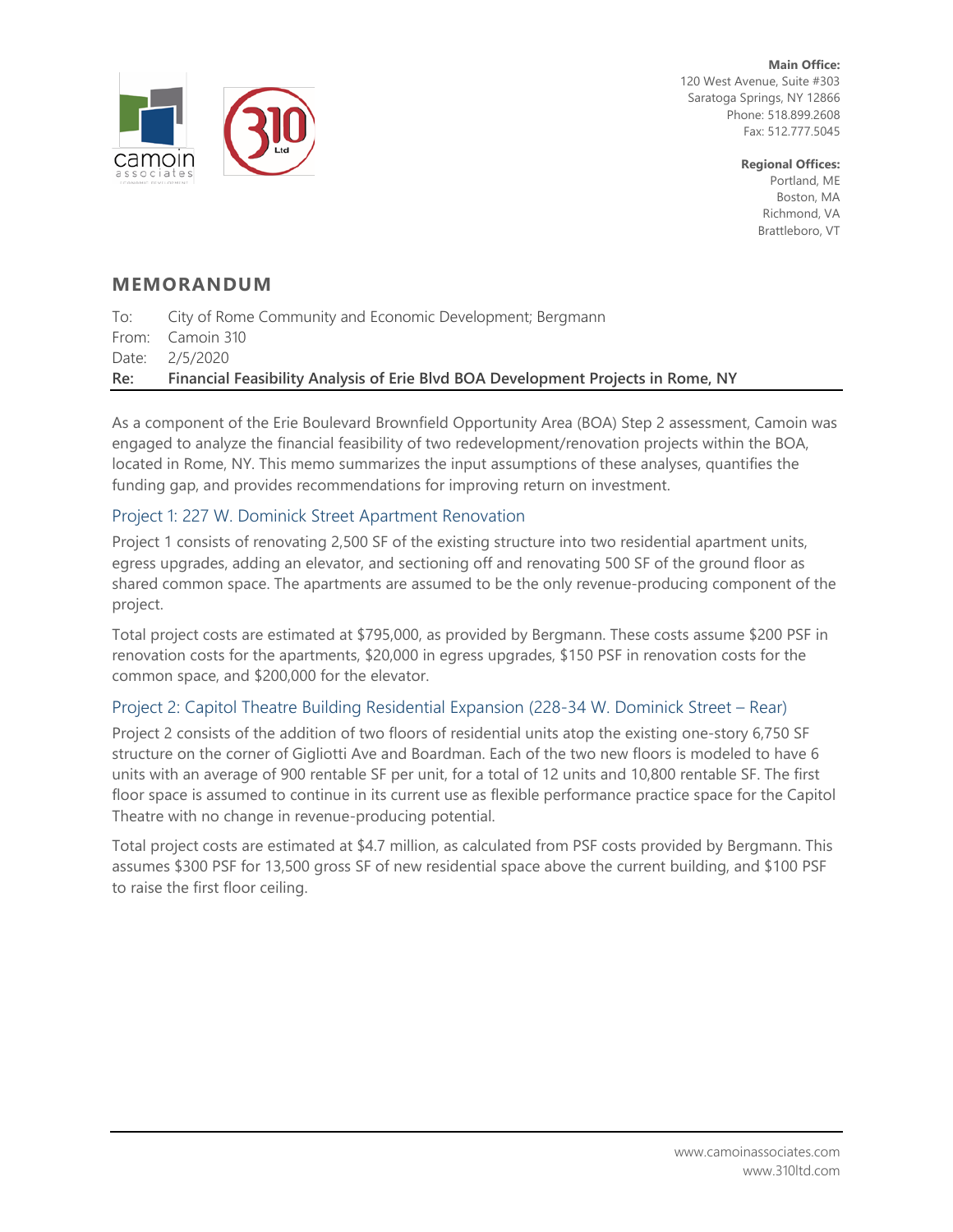

## Operating Assumptions

### *Rents*

The apartment units in both projects are assumed to achieve rental rates at the high end of the Rome market. Examples of apartment developments that might be similar in quality to what is modeled for these two projects include:

- Delta Luxury Apartments, 7813 Merrick Rd, Rome. Constructed in 2015. Two-bedroom units ranging in size from [1](#page-1-0)163 SF to 1200 SF and renting for approximately \$1,550.<sup>1</sup>
- **Air City Lofts, former Griffiss Air Force Base property, Rome; Opening in Fall 2020. One-bedroom** units starting at \$1,[2](#page-1-1)00 and two-bedroom units starting at \$1,700.<sup>2</sup>

Apartments in both projects are modeled with rents in the \$1.30-\$1.40 PSF per month range, which is likely at or near the maximum that could be supported in the Rome market.<sup>[3](#page-1-2)</sup>

#### *Operating Expenses*

Operating expenses, including insurance, maintenance, repairs, property management, and common area utilities, are assumed to be non-reimbursable (paid for by the landlord), and equivalent to between \$3-4 per RSF per year. [4](#page-1-3)

#### *Property Taxes*

The income-producing portions of both projects are assumed to be fully subject to property taxes for relevant jurisdictions (City, County, School District), with a combined tax rate of 52.92 per \$1,000 of assessed value. On an equalized basis, the combined tax rate is 3[5](#page-1-4).19 per \$1,000 of full market value.<sup>5</sup> Property taxes are included as operating expenses in the financial models, and are equivalent to about \$3.60 per RSF of residential space per year.

### Project Market Value

The table below estimates the as-built market value of the two projects on a rentable square foot basis, based on net operating income (NOI) generated at stabilized occupancy. The projects have similar income profiles and therefore similar projected market values of about \$100 per RSF. The full market value (i.e. the price the project could be sold for once built) of Project 1 is estimated at about \$250,000, and the full market value of Project 2 is estimated at about \$1.1 million.<sup>[6](#page-1-5)</sup>

<span id="page-1-0"></span><sup>1</sup> https://www.apartments.com/the-delta-luxury-apartment-community-rome-ny/h23t9s1/

<span id="page-1-1"></span><sup>2</sup> https://romesentinel.com/stories/day-care-restaurant-planned-for-new-complex,84270

<span id="page-1-2"></span><sup>&</sup>lt;sup>3</sup> Note that while below-market rate artist apartments were originally contemplated for the Capitol Theatre building, the lower net operating income (NOI) associated with these units makes such a concept a challenge in light of high development costs.

<span id="page-1-3"></span><sup>4</sup> Based on typical multifamily averages, National Apartment Association, 2019 Survey of Operating Income & Expenses in Rental Apartment Communities

<span id="page-1-4"></span><sup>&</sup>lt;sup>5</sup> City equalization rate of 66.49%.

<span id="page-1-5"></span><sup>&</sup>lt;sup>6</sup> Market values take into account only the project-related improvements and not the value of the other components of the respective structures (i.e. market values do not include the value of other unrenovated space within 227 W. Dominick or the value of the ground floor space in the Capitol Theatre building).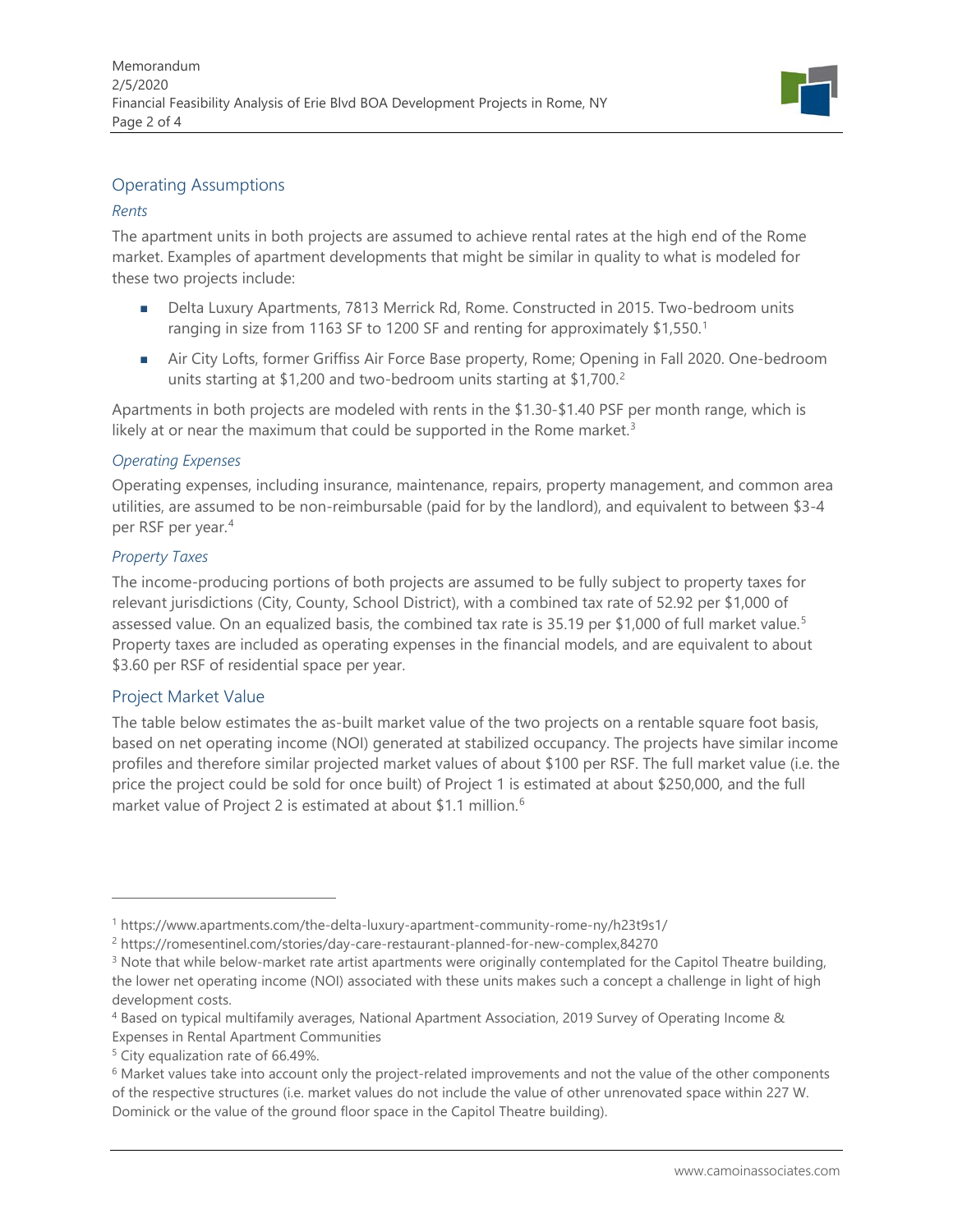

From a developer/investor perspective, \$100 PSF is the break-even construction cost. The total project development cost would need to be less than \$100 per RSF in order to be a profitable investment for the developer.

| Net Operating Income and Market Value |    |         |               |           |  |  |  |  |  |  |  |  |  |  |
|---------------------------------------|----|---------|---------------|-----------|--|--|--|--|--|--|--|--|--|--|
| Per Rentable Square Foot              |    |         |               |           |  |  |  |  |  |  |  |  |  |  |
| Project 2<br>Project 1                |    |         |               |           |  |  |  |  |  |  |  |  |  |  |
| Average Rent per Unit                 | \$ | 1,625   | $\mathcal{S}$ | 1,200     |  |  |  |  |  |  |  |  |  |  |
| Average Unit Size (RSF)               |    | 1,250   |               | 900       |  |  |  |  |  |  |  |  |  |  |
| Monthly Rent per SF                   | \$ | 1.30    | $\mathsf S$   | 1.33      |  |  |  |  |  |  |  |  |  |  |
| Potential Rental Income (Annual)      | \$ | 15.60   | $\mathcal{S}$ | 16.00     |  |  |  |  |  |  |  |  |  |  |
| Stabilized Vacancy                    | \$ | (0.78)  | $\mathsf{\$}$ | (0.80)    |  |  |  |  |  |  |  |  |  |  |
| <b>Operating Expenses</b>             | \$ | (3.12)  | $\mathsf{\$}$ | (3.57)    |  |  |  |  |  |  |  |  |  |  |
| Real Estate Taxes                     | \$ | (3.57)  | $\mathsf S$   | (3.55)    |  |  |  |  |  |  |  |  |  |  |
| <b>Net Operating Income</b>           | \$ | 8.13    | \$            | 8.08      |  |  |  |  |  |  |  |  |  |  |
| Cap Rate                              |    | 8.00%   |               | 8.00%     |  |  |  |  |  |  |  |  |  |  |
| Market Value per RSF                  | \$ | 102     | $\mathcal{S}$ | 101       |  |  |  |  |  |  |  |  |  |  |
| <b>Total Market Value</b>             | \$ | 254,063 | \$            | 1,090,800 |  |  |  |  |  |  |  |  |  |  |

*Source: Camoin 310, RealtyRates, National Apartment Association*

Examining the estimated project costs on a rentable square foot basis below shows costs are much higher than the \$100 break-even point. In Project 1, for every \$1 spent, only \$0.32 of project value is created. In Project 2, for every \$1 spent, only \$0.23 of project value is created. This points to a substantial funding gap for both projects.

| <b>Total Project Cost per Rentable Square Foot</b> |       |               |           |  |  |  |  |  |  |  |  |  |  |
|----------------------------------------------------|-------|---------------|-----------|--|--|--|--|--|--|--|--|--|--|
|                                                    |       | Project 2     |           |  |  |  |  |  |  |  |  |  |  |
|                                                    |       | -S            | 4,725,000 |  |  |  |  |  |  |  |  |  |  |
|                                                    | 2,500 |               | 10,800    |  |  |  |  |  |  |  |  |  |  |
| <sup>5</sup>                                       | 318   | $\mathcal{S}$ | 438       |  |  |  |  |  |  |  |  |  |  |
| $\mathcal{L}$                                      | 102   | $\mathcal{L}$ | 101       |  |  |  |  |  |  |  |  |  |  |
|                                                    | 0.32  |               | 0.23      |  |  |  |  |  |  |  |  |  |  |
|                                                    |       | Project 1     | 795,000   |  |  |  |  |  |  |  |  |  |  |

\*A value over 1.00 indicates a profitable project.

*Source: Bergmann, Camoin 310*

## Project Financing and Cash Flow

The following table shows the maximum amount of debt financing the projects would be able to attain, assuming a standard loan-to-value ratio of [7](#page-2-0)0%.<sup>7</sup> The value of the projects is considerably lower than the total project cost, which results in a considerable funding gap that must be filled with a combination of property owner/developer equity and/or other funding sources.

<span id="page-2-0"></span><sup>7</sup> Financing assumptions used in the model are as follows: 70% loan-to-value ratio; 8.50% construction loan interest rate; 5.50% permanent loan interest rate; 30 year amortization period. Source: Realty Rates Investor Survey 4Q19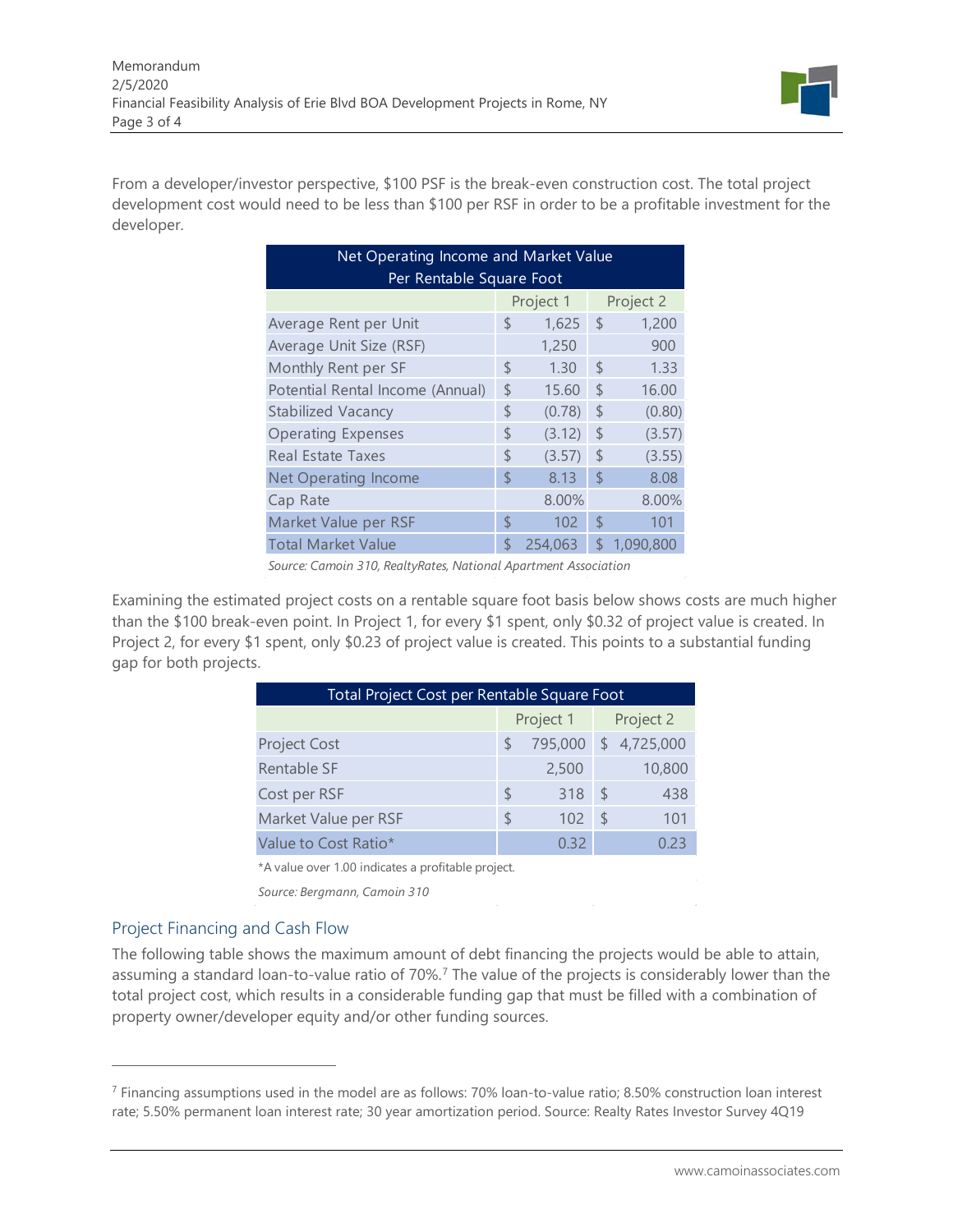

The gap for Project 1 is about \$620,000, or 77% of the project cost. The gap for Project 2 is nearly \$4 million, or 84% of the project cost.

| Sources of Funds          |    |           |               |           |  |  |  |  |  |  |  |  |
|---------------------------|----|-----------|---------------|-----------|--|--|--|--|--|--|--|--|
|                           |    | Project 1 |               | Project 2 |  |  |  |  |  |  |  |  |
| Project Market Value      | \$ | 254,063   | $\mathsf{\$}$ | 1,090,800 |  |  |  |  |  |  |  |  |
| Loan-to-Value Ratio       |    | 70%       |               | 70%       |  |  |  |  |  |  |  |  |
| Max. Debt Financing       | S  | 177,844   | S             | 763,560   |  |  |  |  |  |  |  |  |
| <b>Total Project Cost</b> | \$ | 795,000   | $\mathcal{L}$ | 4,725,000 |  |  |  |  |  |  |  |  |
| Funding Gap*              | \$ | 617,156   | $\mathcal{S}$ | 3,961,440 |  |  |  |  |  |  |  |  |

\*Amount to be filled with developer equity and/or other sources

*Source: Camoin 310, RealtyRates*

While cash flow for both projects is positive once stabilized occupancy is achieved, the rate of return on the required equity component is very low relative to what a typical investor would expect. The equity dividend rate<sup>[8](#page-3-0)</sup> for Project 1 remains under 2% for the modeled 10-year holding period, and the equity dividend rate for Project 2 remains under 1.5%. This compares to a typical expected dividend rate in the range of 6% to 10% for an apartment project.<sup>[9](#page-3-1)</sup>

Please refer to the attached pro form statements for the full discounted cash flow models.

#### Recommendations

In order to move both of these projects closer toward penciling out, we offer the following recommendations:

- **Employ more efficient construction/renovation techniques to reduce construction costs. Per** square development costs for these projects are very high. In the case of Project 1 (227 W. Dominick) the renovation costs are likely to exceed the cost of building a new structure. Moreover, the cost of adding floors onto the Capitol Theatre building (Project 2) could approach double the typical cost of building a new apartment building. [10](#page-3-2)
- **Pursue property tax abatements. Real estate taxes comprise about half of operating expenses,** significantly impacting Net Operating Income. A higher NOI would result in higher market value for the project and a narrower gap between construction cost and as-built value.
- Maximize income-generating space. Convert common areas or other under-utilized areas into rentable space that will improve NOI without substantially increasing renovation and/or development costs.
- **Pursue alternative funding sources. Grants and subsidized loans will be needed to fill funding** gaps for both projects.

<span id="page-3-0"></span><sup>8</sup> Equity dividend is the dollar return to the equity component, calculated as (NOI – Debt Service) / Equity Investment

<span id="page-3-1"></span><sup>&</sup>lt;sup>9</sup> Realty Rates Investor Survey 4Q2019

<span id="page-3-2"></span><sup>&</sup>lt;sup>10</sup> Based on 2019 RS Means Square Foot Costs data with a typical cost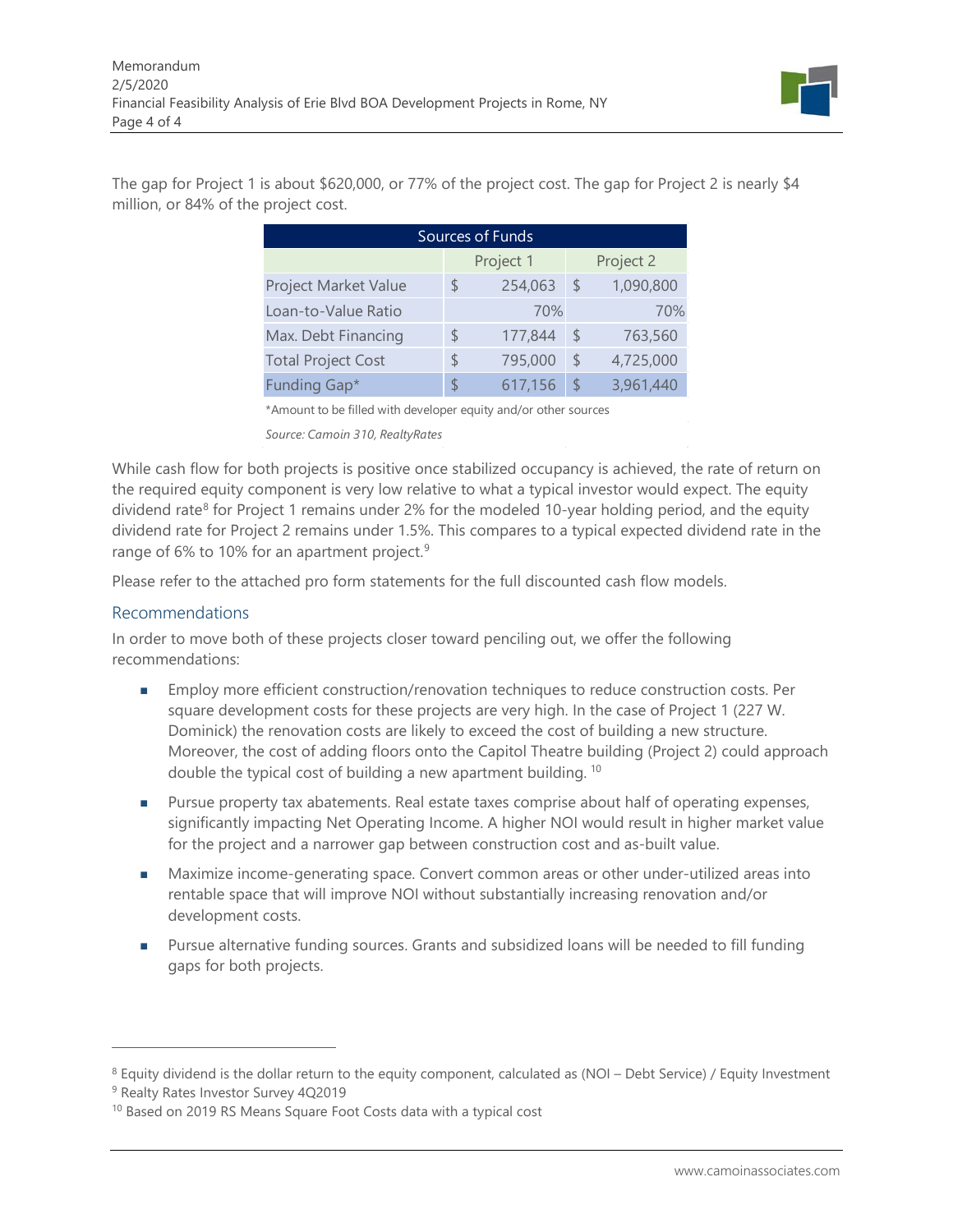#### **PRO FORMA STATEMENT**

|                                               |                    | Year 0          | Year 1                         | Year <sub>2</sub> |     | Year 3               | Year 4         | Year 5                         | Year 6                         | Year 7 |                | Year 8               | Year 9                   |     | Year 10    |
|-----------------------------------------------|--------------------|-----------------|--------------------------------|-------------------|-----|----------------------|----------------|--------------------------------|--------------------------------|--------|----------------|----------------------|--------------------------|-----|------------|
| <b>Operating Cash Flow</b>                    |                    |                 |                                |                   |     |                      |                |                                |                                |        |                |                      |                          |     |            |
| Income                                        |                    |                 |                                |                   |     |                      |                |                                |                                |        |                |                      |                          |     |            |
| <b>Potential Rental Income</b>                | \$                 |                 | 39,000 \$                      | 39,975 \$         |     | 40,974 \$            | 41,999 \$      | 43,049 \$                      | 44,125 \$                      |        | 45,228 \$      | 46,359 \$            | 47,518 \$                |     | 48,706     |
| Vacancy Allowance                             | \$                 |                 | \$<br>$(1,950)$ \$             | $(1,999)$ \$      |     | $(2,049)$ \$         | $(2,100)$ \$   | $(2, 152)$ \$                  | $(2,206)$ \$                   |        | $(2,261)$ \$   | $(2,318)$ \$         | $(2,376)$ \$             |     | (2, 435)   |
| <b>Net Rental Income</b>                      | $\mathbf{\hat{S}}$ |                 | \$<br>37,050 \$                | 37,976 \$         |     | 38,926 \$            | 39,899 \$      | 40,896 \$                      | 41,919 \$                      |        | 42,967 \$      | 44,041 \$            | 45,142 \$                |     | 46,270     |
| <b>Expense Reimbursements</b>                 |                    |                 | \$<br>$\overline{\phantom{a}}$ | $\sim$            | \$  | \$<br>$\blacksquare$ | \$<br>$\sim$   | \$<br>$\overline{\phantom{a}}$ | \$<br>$\overline{\phantom{a}}$ |        | $\sim$         | \$<br>\$<br>$\sim$   | $\overline{\phantom{a}}$ | -\$ | $\sim$     |
| <b>Effective Gross Income</b>                 | $\mathsf{\$}$      |                 | \$<br>37,050<br>$\sqrt{2}$     | 37,976 \$         |     | 38,926<br>$\sqrt{2}$ | 39,899 \$      | 40,896<br>\$                   | 41,919 \$                      |        | 42,967 \$      | 44,041 \$            | 45,142 \$                |     | 46,270     |
| <b>Expenses</b>                               |                    |                 |                                |                   |     |                      |                |                                |                                |        |                |                      |                          |     |            |
| Real Estate Taxes                             | \$                 |                 | \$<br>$(8,829)$ \$             | $(9,005)$ \$      |     | $(9, 186)$ \$        | $(9,369)$ \$   | $(9,557)$ \$                   | $(9,748)$ \$                   |        | $(9,943)$ \$   | $(10, 142)$ \$       | $(10,344)$ \$            |     | (10, 551)  |
| <b>Other Operating Expenses</b>               | \$                 |                 | \$<br>$(8, 148)$ \$            | $(8,311)$ \$      |     | $(8,477)$ \$         | $(8,647)$ \$   | $(8,819)$ \$                   | $(8,996)$ \$                   |        | $(9, 176)$ \$  | $(9,359)$ \$         | $(9,547)$ \$             |     | (9, 737)   |
| <b>Net Operating Income (NOI)</b>             | \$                 |                 | \$<br>20,073 \$                | 20,660 \$         |     | $21,263$ \$          | 21,883 \$      | $22,520$ \$                    | 23,175 \$                      |        | 23,848 \$      | 24,540 \$            | $25,251$ \$              |     | 25,982     |
| <b>Financing Cash Flow</b>                    |                    |                 |                                |                   |     |                      |                |                                |                                |        |                |                      |                          |     |            |
| Loan Proceeds                                 | \$                 | 190,571         |                                |                   |     |                      |                |                                |                                |        |                |                      |                          |     |            |
| Debt Service Payment                          |                    |                 | \$<br>$(13, 112)$ \$           | $(13, 112)$ \$    |     | $(13, 112)$ \$       | $(13, 112)$ \$ | $(13, 112)$ \$                 | $(13, 112)$ \$                 |        | $(13, 112)$ \$ | $(13, 112)$ \$       | $(13, 112)$ \$           |     | (13, 112)  |
| Principal Balance                             |                    |                 |                                |                   |     |                      |                |                                |                                |        |                |                      |                          | S   | (156, 697) |
| Sale Proceeds                                 |                    |                 |                                |                   |     |                      |                |                                |                                |        |                |                      |                          | \$  | 305,067    |
| Other Funding Source                          | \$                 |                 |                                |                   |     |                      |                |                                |                                |        |                |                      |                          |     |            |
| <b>Financing Cash Flow</b>                    | \$                 | 190,571         | \$<br>$(13, 112)$ \$           | $(13, 112)$ \$    |     | $(13, 112)$ \$       | $(13, 112)$ \$ | $(13, 112)$ \$                 | $(13, 112)$ \$                 |        | $(13, 112)$ \$ | $(13, 112)$ \$       | $(13, 112)$ \$           |     | 135,257    |
| <b>Capital Expenses</b>                       |                    |                 |                                |                   |     |                      |                |                                |                                |        |                |                      |                          |     |            |
| Land Acquisition Cost                         | S                  |                 |                                |                   |     |                      |                |                                |                                |        |                |                      |                          |     |            |
| <b>Demolition Cost</b>                        | \$                 |                 |                                |                   |     |                      |                |                                |                                |        |                |                      |                          |     |            |
| <b>Environmental Remediation Costs</b>        |                    |                 |                                |                   |     |                      |                |                                |                                |        |                |                      |                          |     |            |
| Hazardous Materials Abatement                 |                    |                 |                                |                   |     |                      |                |                                |                                |        |                |                      |                          |     |            |
| Sitework Costs (Parking & Paving)             | \$                 |                 |                                |                   |     |                      |                |                                |                                |        |                |                      |                          |     |            |
| Vertical Construction Costs (Includes Soft \$ |                    | (795,000)       |                                |                   |     |                      |                |                                |                                |        |                |                      |                          |     |            |
| <b>Capital Expenses Cash Flow</b>             | \$                 | $(795,000)$ \$  | \$                             |                   | \$  | \$                   |                | \$<br>\$                       | \$                             |        |                |                      | \$                       | \$  |            |
| <b>Cash Flow</b>                              | \$                 | $(604, 429)$ \$ | 6,961<br>-\$                   | 7,548             | -\$ | $8,151$ \$           | $8,771$ \$     | 9,408<br>$\sqrt{5}$            | $10,063$ \$                    |        | 10,736 \$      | 11,428<br>$\sqrt{5}$ | 12,139                   | \$  | 161,239    |
| <b>Debt Service Coverage Ratio (DSCR)</b>     |                    |                 | 1.53                           | 1.58              |     | 1.62                 | 1.67           | 1.72                           | 1.77                           |        | 1.82           | 1.87                 | 1.93                     |     | 1.98       |
| <b>Equity Dividend Rate</b>                   |                    |                 | 1.15%                          | 1.25%             |     | 1.35%                | 1.45%          | 1.56%                          | 1.66%                          |        | 1.78%          | 1.89%                | 2.01%                    |     |            |
| <b>Internal Rate of Return (IRR)</b>          |                    | $-9.76%$        |                                |                   |     |                      |                |                                |                                |        |                |                      |                          |     |            |